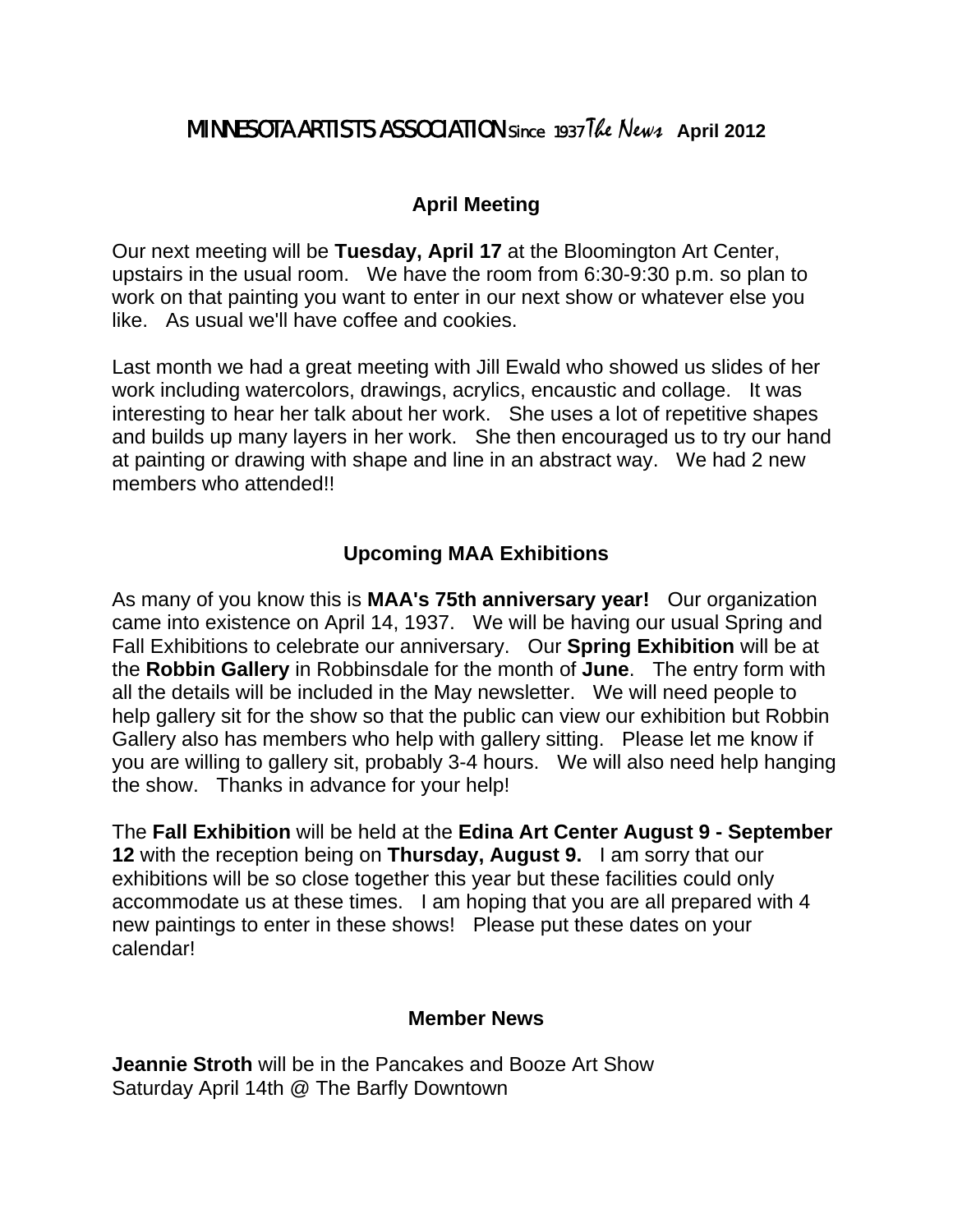Here is the

link: http://pancakesandbooze.com/post/15624253936/minneapolis-april-14th

Jeannie will also be participating in the St. Paul Art Crawl Friday-Sunday, April 27th - 29th at the Rossmor Building again.

A painting by Patricia Duncan was selected for the advertising for Art4Shelter benefit. Her work is the second one down (the Vietnamese lady picking flowers) in the attachment (email newsletter only).

**Rick Mittelstadt** will be having a one person exhibition of his acrylic paintings at the Paradise Center for the Arts in Faribault from April 20th (the night of the reception 6-8) to June 5th. His work will also be on display at the Owatonna Hospital from July 1st to October 31st.

**Judy Lieber's** painting "Spring - When the World is Mud Luscious & Puddle Happy" was accepted into the MNWS show. Great title, Judy!

**Marian Alstad's** painting "Rapids" was accepted in the MnWS spring show.

**Jeanne Licari** was juried into the "4 Seasons of Rochester" event March 16th at the Rochester Art Center. Artists created paintings from juried photographs, and then the paintings were sold by silent auction. All proceeds went to the University of MN Rochester to benefit students who were getting their Bachelor degree in 4 years.

Jeanne will also be in the juried Poet/Artist Collaboration Show at Crossings at Carnegie in Zumbrota, MN April 1-27. Juried artists chose a juried poem which inspired them to create a painting. The paintings will be shown along side the poems. At the artist reception, each poet will read their poem and the artist will speak about their painting in relationship to the poem.

check [www.plymouthartscounci](http://www.plymouthartscouncil.org/)l.org. **Nayla Yared** will be showing 3 paintings at the Primavera Art Show in Plymouth from April 13-16. Primavera is a major art event with more then 60 artists showing this year. There will be a theatre play, music entertainment, free children activities and a Literary night with the author Daniel James Brown, speaking of his book "under flaming skies". For a full schedule and details

**Tom Dimock's** painting, "Mass Band of Bagpipers", won first place at the Northstar Artists for Abundance Exhibit last month. It is on display at Dock 5 in the Northrup King Building.